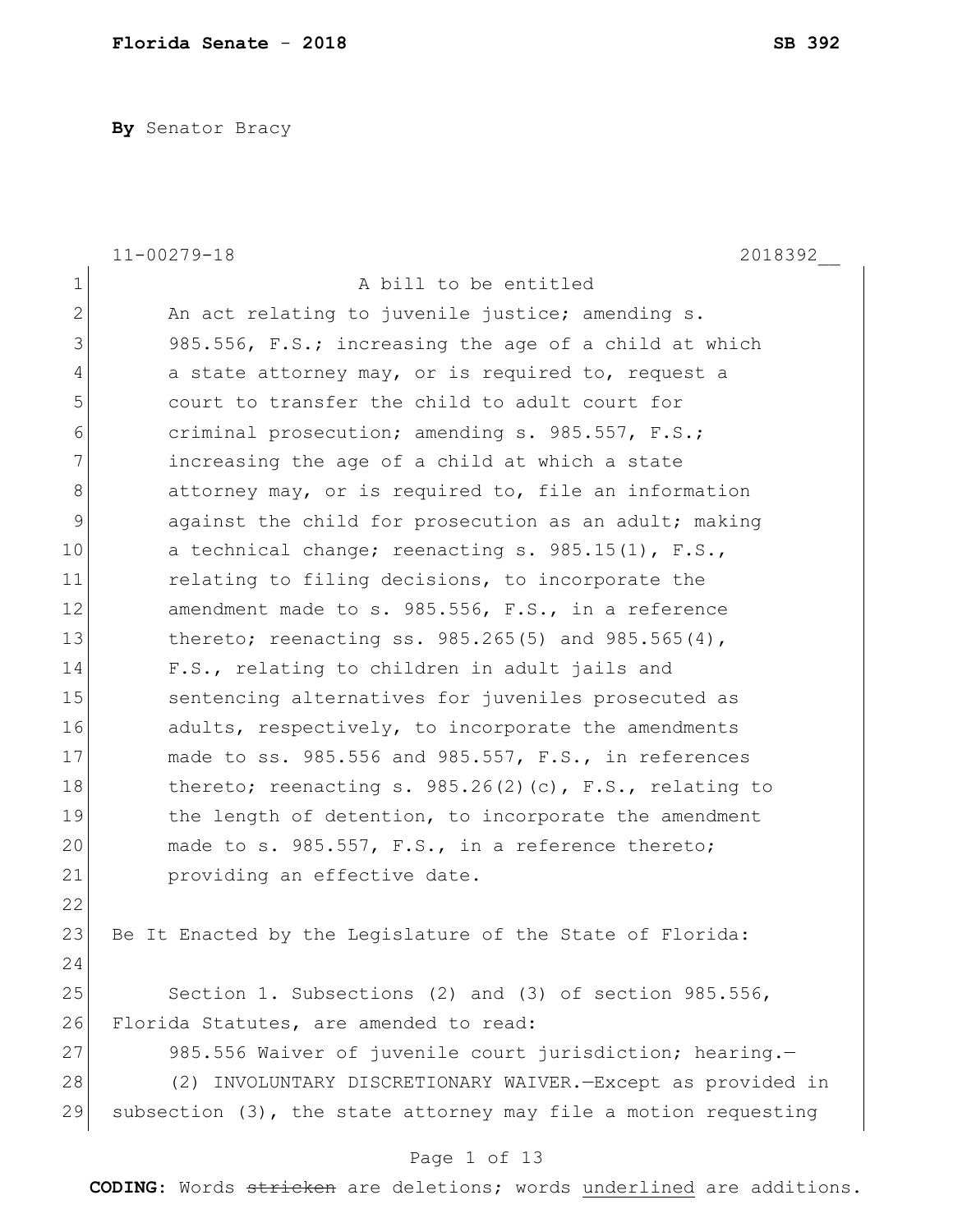11-00279-18 2018392\_\_ 30 the court to transfer the child for criminal prosecution if the 31 child was 15  $\pm 4$  years of age or older at the time the alleged 32 delinquent act or violation of law was committed. 33 (3) INVOLUNTARY MANDATORY WAIVER. 34 (a) If the child was 15  $\pm 4$  years of age or older, and if 35 the child has been previously adjudicated delinquent for an act 36 classified as a felony, which adjudication was for the 37 commission of, attempt to commit, or conspiracy to commit 38 murder, sexual battery, armed or strong-armed robbery, 39 carjacking, home-invasion robbery, aggravated battery, 40 aggravated assault, or burglary with an assault or battery, and 41 the child is currently charged with a second or subsequent 42 violent crime against a person; or 43 (b) If the child was 15  $\pm 4$  years of age or older at the 44 time of commission of a fourth or subsequent alleged felony 45 offense and the child was previously adjudicated delinquent or 46 had adjudication withheld for or was found to have committed, or 47 to have attempted or conspired to commit, three offenses that 48 are felony offenses if committed by an adult, and one or more of 49 such felony offenses involved the use or possession of a firearm 50 or violence against a person; 51 52 the state attorney shall request the court to transfer and 53 certify the child for prosecution as an adult or shall provide 54 written reasons to the court for not making such request, or 55 proceed under s. 985.557(1). Upon the state attorney's request, 56 the court shall either enter an order transferring the case and

57 certifying the case for trial as if the child were an adult or 58 provide written reasons for not issuing such an order.

#### Page 2 of 13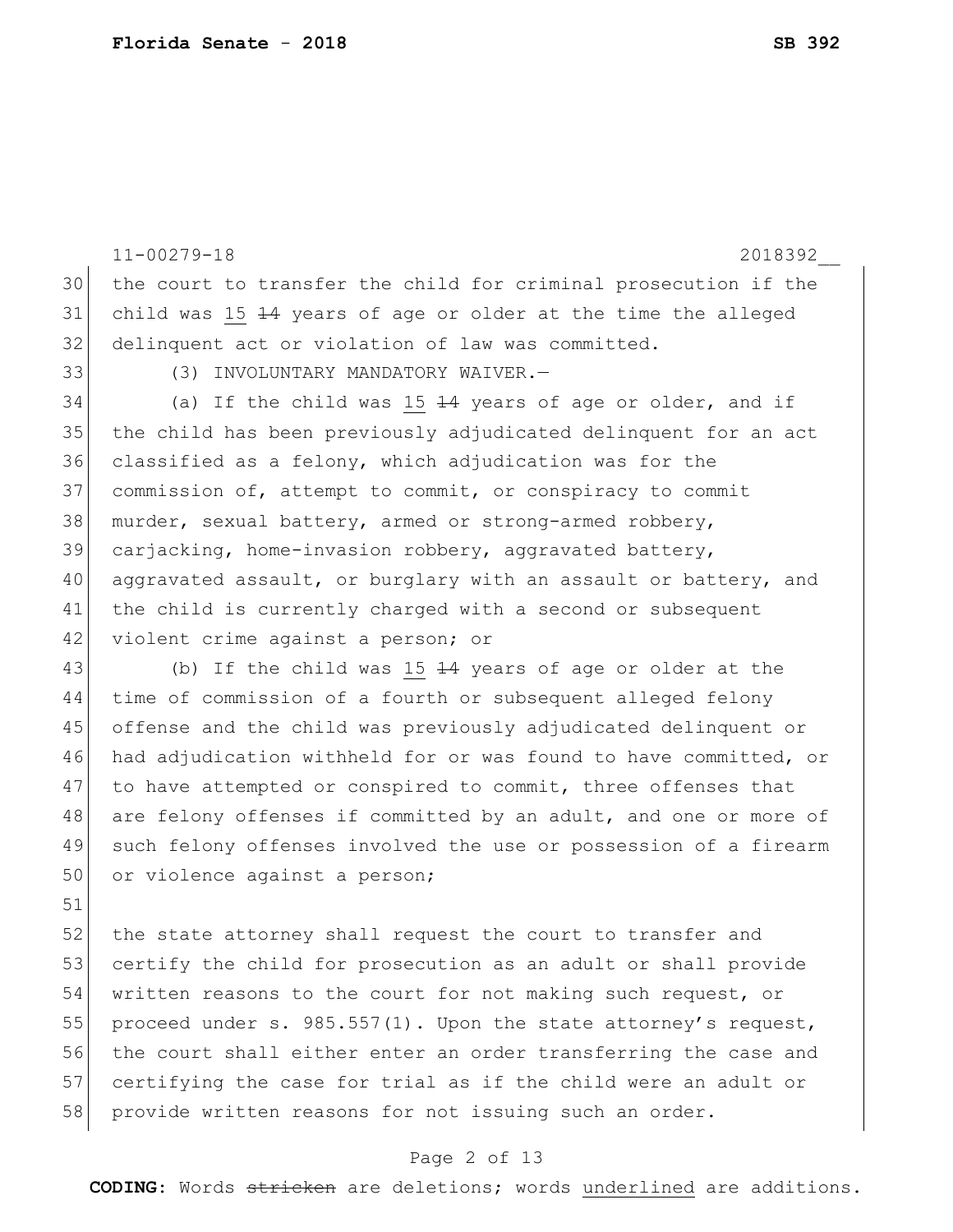|    | $11 - 00279 - 18$<br>2018392                                         |
|----|----------------------------------------------------------------------|
| 59 | Section 2. Subsection $(1)$ and paragraphs $(a)$ , $(b)$ , and $(d)$ |
| 60 | of subsection (2) of section 985.557, Florida Statutes, are          |
| 61 | amended to read:                                                     |
| 62 | 985.557 Direct filing of an information; discretionary and           |
| 63 | mandatory criteria.-                                                 |
| 64 | (1) DISCRETIONARY DIRECT FILE.-                                      |
| 65 | (a) With respect to any child who was 14 or 15 or 16 years           |
| 66 | of age at the time the alleged offense was committed, the state      |
| 67 | attorney may file an information when in the state attorney's        |
| 68 | judgment and discretion the public interest requires that adult      |
| 69 | sanctions be considered or imposed and when the offense charged      |
| 70 | is for the commission of, attempt to commit, or conspiracy to        |
| 71 | commit:                                                              |
| 72 | 1. Arson;                                                            |
| 73 | 2. Sexual battery;                                                   |
| 74 | 3. Robbery;                                                          |
| 75 | 4. Kidnapping;                                                       |
| 76 | 5. Aggravated child abuse;                                           |
| 77 | 6. Aggravated assault;                                               |
| 78 | 7. Aggravated stalking;                                              |
| 79 | 8. Murder;                                                           |
| 80 | 9. Manslaughter;                                                     |
| 81 | 10. Unlawful throwing, placing, or discharging of a                  |
| 82 | destructive device or bomb;                                          |
| 83 | 11. Armed burglary in violation of s. 810.02(2) (b) or               |
| 84 | specified burglary of a dwelling or structure in violation of s.     |
| 85 | $810.02(2)$ (c), or burglary with an assault or battery in           |
| 86 | violation of s. $810.02(2)(a)$ ;                                     |
| 87 | 12. Aggravated battery;                                              |

# Page 3 of 13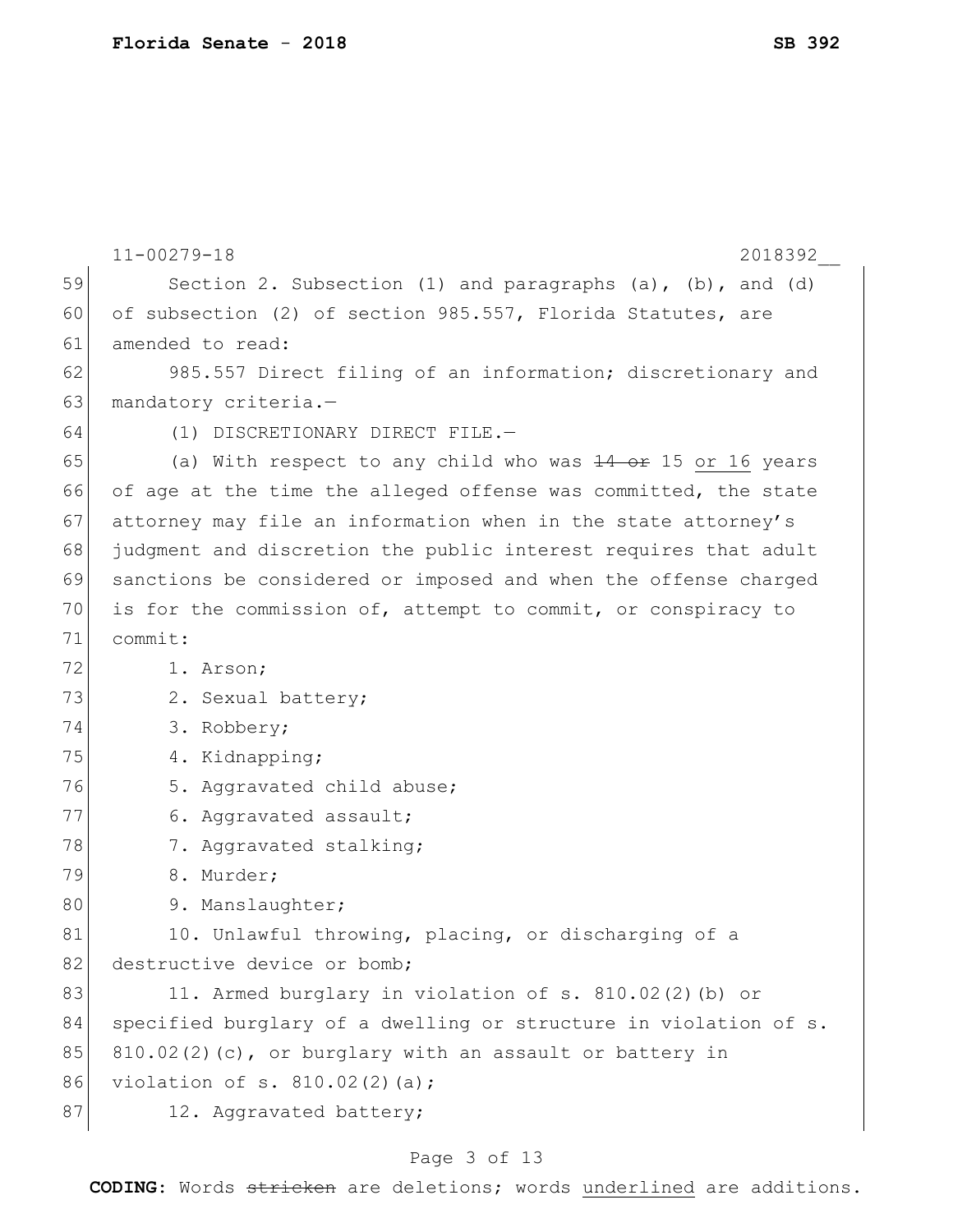|     | $11 - 00279 - 18$<br>2018392                                           |
|-----|------------------------------------------------------------------------|
| 88  | 13. Any lewd or lascivious offense committed upon or in the            |
| 89  | presence of a person less than 16 years of age;                        |
| 90  | 14. Carrying, displaying, using, threatening, or attempting            |
| 91  | to use a weapon or firearm during the commission of a felony;          |
| 92  | 15. Grand theft in violation of s. 812.014(2)(a);                      |
| 93  | 16. Possessing or discharging any weapon or firearm on                 |
| 94  | school property in violation of s. 790.115;                            |
| 95  | 17. Home invasion robbery;                                             |
| 96  | 18. Carjacking; or                                                     |
| 97  | 19. Grand theft of a motor vehicle in violation of s.                  |
| 98  | $812.014(2)$ (c) 6. or grand theft of a motor vehicle valued at        |
| 99  | $$20,000$ or more in violation of s. 812.014(2)(b) if the child        |
| 100 | has a previous adjudication for grand theft of a motor vehicle         |
| 101 | in violation of s. $812.014(2)(c)6$ . or s. $812.014(2)(b)$ .          |
| 102 | (b) With respect to any child who was $16 \text{ or } 17$ years of age |
| 103 | at the time the alleged offense was committed, the state               |
| 104 | attorney may file an information when in the state attorney's          |
| 105 | judgment and discretion the public interest requires that adult        |
| 106 | sanctions be considered or imposed. However, the state attorney        |
| 107 | may not file an information on a child charged with a                  |
| 108 | misdemeanor, unless the child has had at least two previous            |
| 109 | adjudications or adjudications withheld for delinquent acts, one       |
| 110 | of which involved an offense classified as a felony under state        |
| 111 | law.                                                                   |
| 112 | (2) MANDATORY DIRECT FILE.-                                            |
| 113 | (a) With respect to any child who was $16 \text{ or } 17$ years of age |
| 114 | at the time the alleged offense was committed, the state               |
| 115 | attorney shall file an information if the child has been               |
| 116 | previously adjudicated delinquent for an act classified as a           |

# Page 4 of 13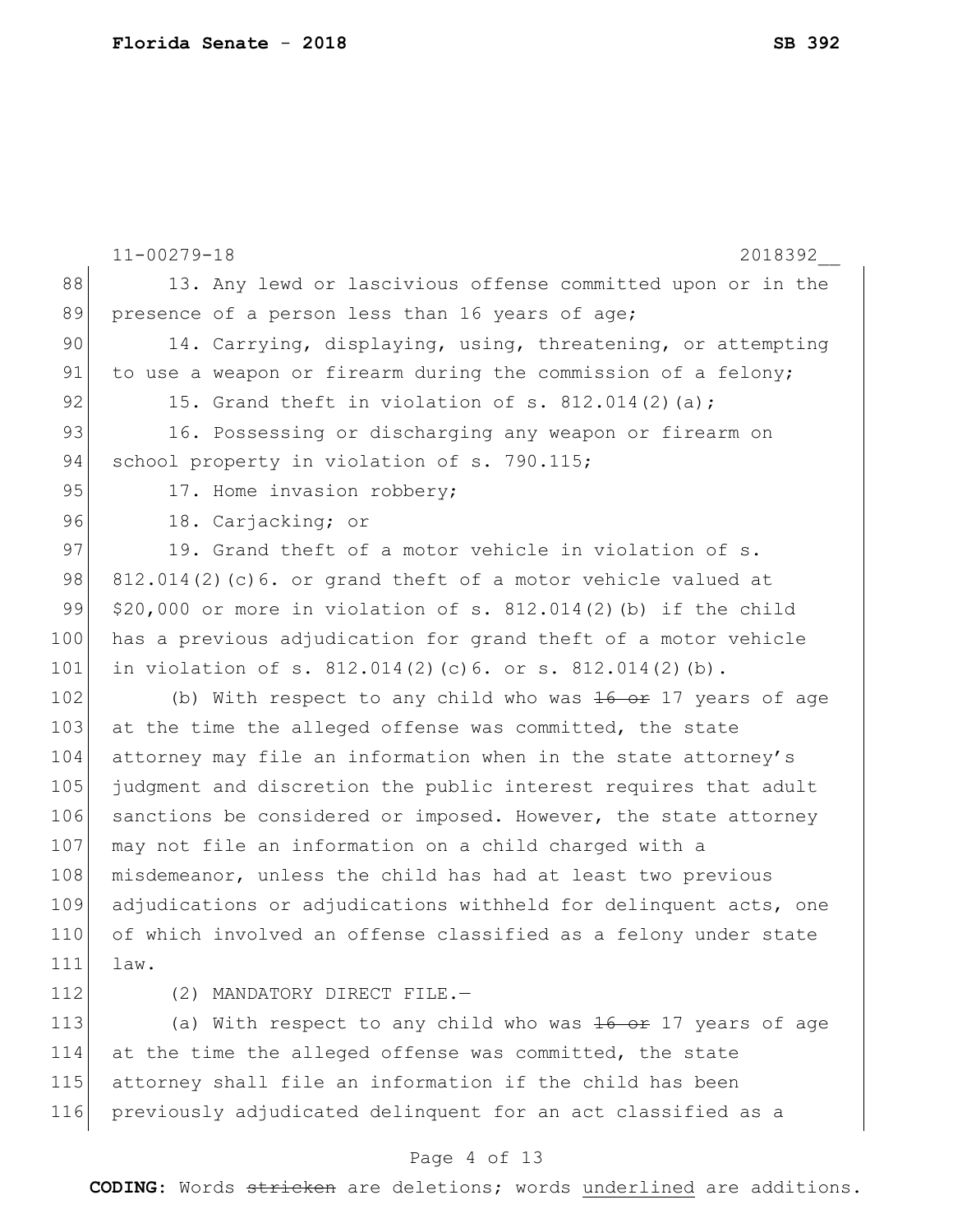|     | $11 - 00279 - 18$<br>2018392                                          |
|-----|-----------------------------------------------------------------------|
| 117 | felony, which adjudication was for the commission of, attempt to      |
| 118 | commit, or conspiracy to commit murder, sexual battery, armed or      |
| 119 | strong-armed robbery, carjacking, home-invasion robbery,              |
| 120 | aggravated battery, or aggravated assault, and the child is           |
| 121 | currently charged with a second or subsequent violent crime           |
| 122 | against a person.                                                     |
| 123 | (b) With respect to any child 16 or 17 years of age at the            |
| 124 | time an offense classified as a forcible felony, as defined in        |
| 125 | s. 776.08, was committed, the state attorney shall file an            |
| 126 | information if the child has previously been adjudicated              |
| 127 | delinquent or had adjudication withheld for three acts                |
| 128 | classified as felonies each of which occurred at least 45 days        |
| 129 | apart from each other. This paragraph does not apply when the         |
| 130 | state attorney has good cause to believe that exceptional             |
| 131 | circumstances exist which preclude the just prosecution of the        |
| 132 | juvenile in adult court.                                              |
| 133 | (d) 1. With respect to any child who was $16$ or 17 years of          |
| 134 | age at the time the alleged offense was committed, the state          |
| 135 | attorney shall file an information if the child has been charged      |
| 136 | with committing or attempting to commit an offense listed in s.       |
| 137 | $775.087(2)$ (a) $1.a.-p.$ , and, during the commission of or attempt |
| 138 | to commit the offense, the child:                                     |
| 139 | a. Actually possessed a firearm or destructive device, as             |
| 140 | those terms are defined in s. 790.001.                                |
| 141 | b. Discharged a firearm or destructive device, as described           |
| 142 | in s. $775.087(2)(a)2$ .                                              |
| 143 | c. Discharged a firearm or destructive device, as described           |

144 in s. 775.087(2)(a)3., and, as a result of the discharge, death 145 or great bodily harm was inflicted upon any person.

### Page 5 of 13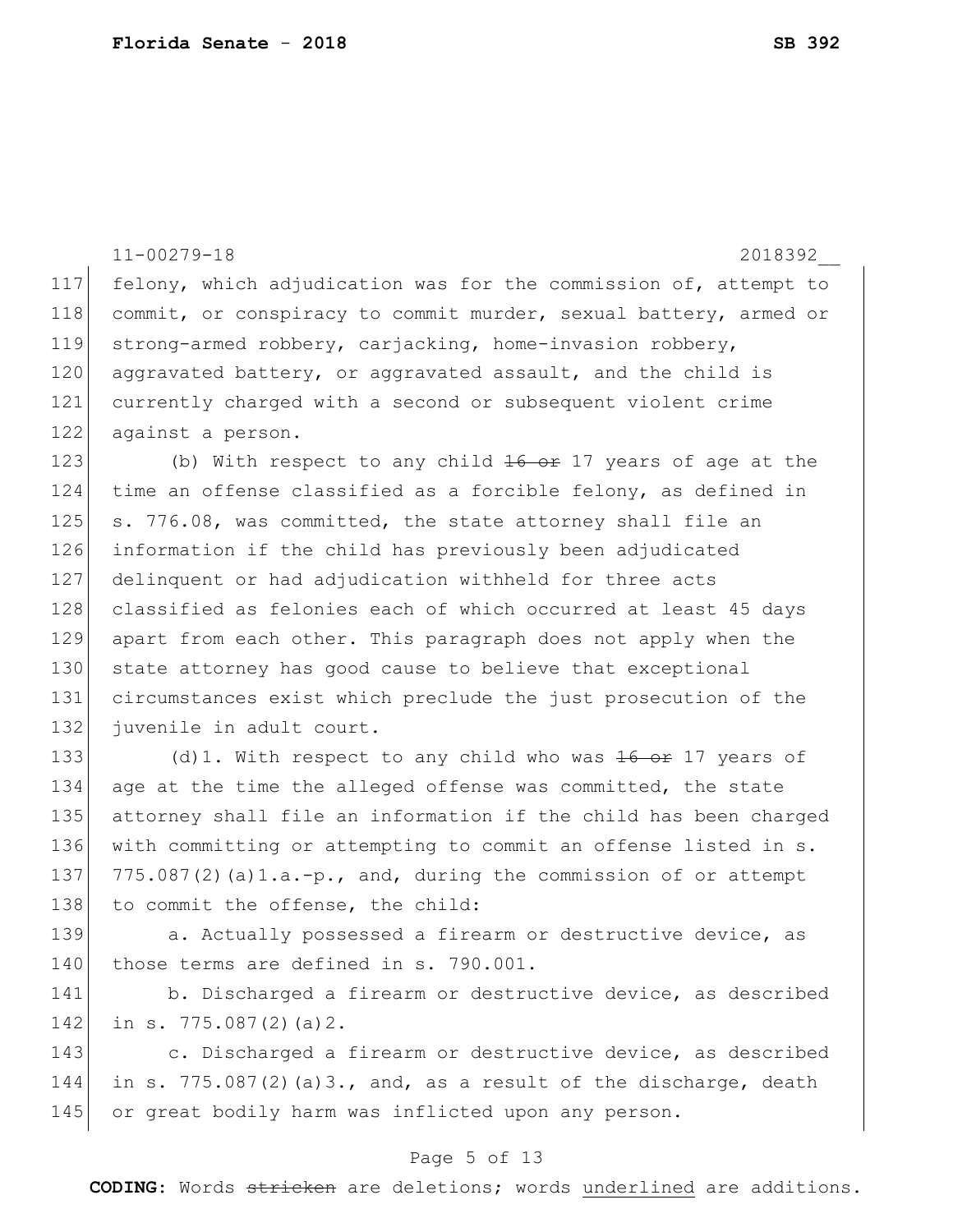11-00279-18 2018392\_\_ 146 2. Upon transfer, any child who is: 147 a. Charged under sub-subparagraph 1.a. and who has been 148 previously adjudicated or had adjudication withheld for a 149 forcible felony offense or any offense involving a firearm, or 150 who has been previously placed in a residential commitment 151 program, shall be subject to sentencing under s.  $775.087(2)(a)$ , 152 notwithstanding s. 985.565. 153 b. Charged under sub-subparagraph 1.b. or sub-subparagraph 154 1.c., shall be subject to sentencing under s. 775.087(2)(a), 155 notwithstanding s. 985.565. 156 3. Upon transfer, any child who is charged under this 157 paragraph, but who does not meet the requirements specified in 158 subparagraph 2., shall be sentenced under s. 985.565; however, 159 if the court imposes a juvenile sanction, the court must commit 160 the child to a high-risk or maximum-risk juvenile facility. 161 4. This paragraph shall not apply if the state attorney has 162 good cause to believe that exceptional circumstances exist that 163 preclude the just prosecution of the child in adult court. 164 5. The Department of Corrections shall make every 165 reasonable effort to ensure that any child 16 or 17 years of age 166 who is convicted and sentenced under this paragraph be 167 completely separated such that there is no physical contact with 168 adult offenders in the facility, to the extent that it is 169 consistent with chapter 958. 170 Section 3. For the purpose of incorporating the amendment 171 made by this act to section 985.556, Florida Statutes, in a 172 reference thereto, subsection (1) of section 985.15, Florida 173 Statutes, is reenacted to read: 174 985.15 Filing decisions.-

#### Page 6 of 13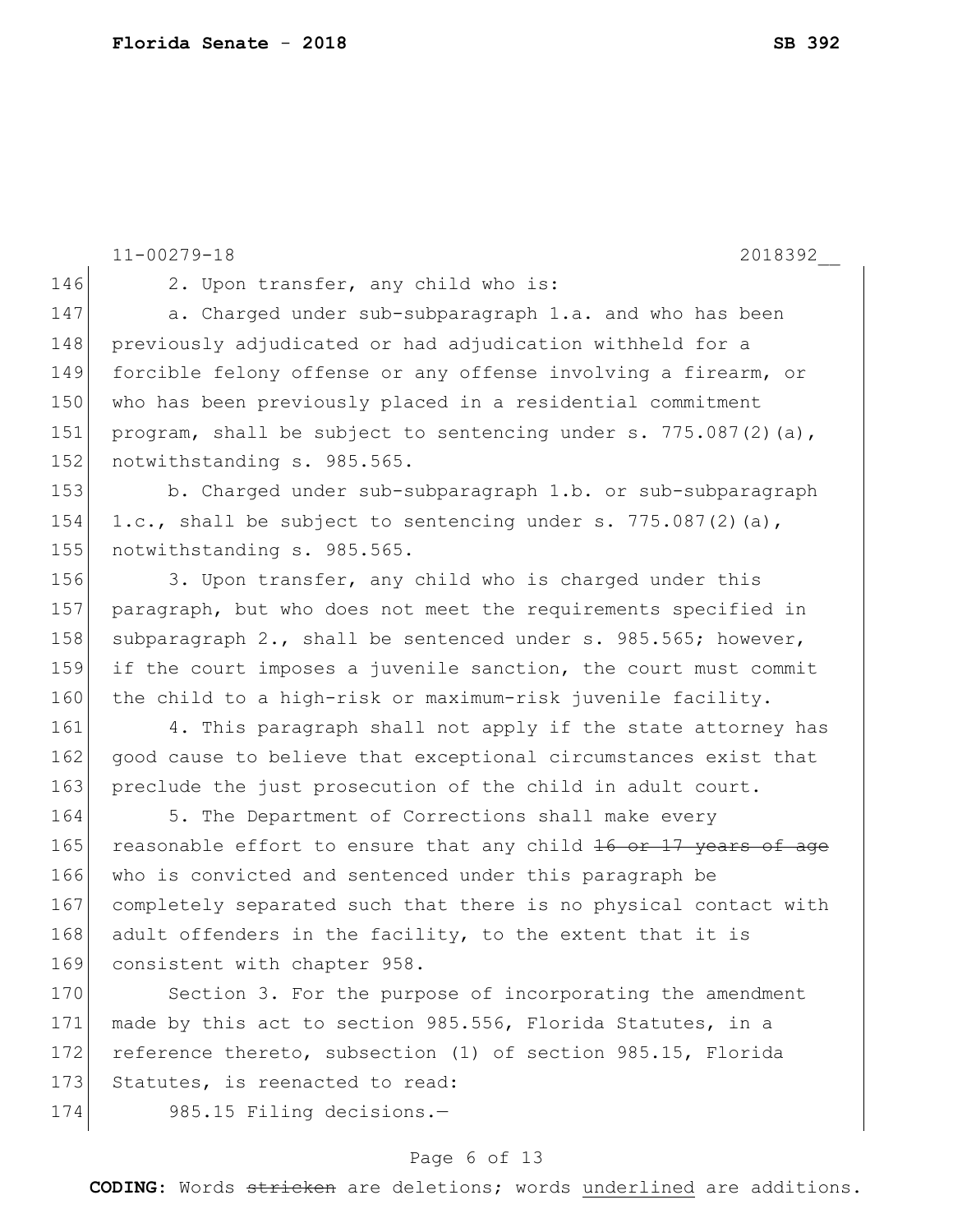|     | $11 - 00279 - 18$<br>2018392                                     |
|-----|------------------------------------------------------------------|
| 175 | (1) The state attorney may in all cases take action              |
| 176 | independent of the action or lack of action of the juvenile      |
| 177 | probation officer and shall determine the action that is in the  |
| 178 | best interest of the public and the child. If the child meets    |
| 179 | the criteria requiring prosecution as an adult under s. 985.556, |
| 180 | the state attorney shall request the court to transfer and       |
| 181 | certify the child for prosecution as an adult or shall provide   |
| 182 | written reasons to the court for not making such a request. In   |
| 183 | all other cases, the state attorney may:                         |
| 184 | (a) File a petition for dependency;                              |
| 185 | (b) File a petition under chapter 984;                           |
| 186 | (c) File a petition for delinquency;                             |
| 187 | (d) File a petition for delinquency with a motion to             |
| 188 | transfer and certify the child for prosecution as an adult;      |
| 189 | (e) File an information under s. 985.557;                        |
| 190 | (f) Refer the case to a grand jury;                              |
| 191 | (g) Refer the child to a diversionary, pretrial                  |
| 192 | intervention, arbitration, or mediation program, or to some      |
| 193 | other treatment or care program if such program commitment is    |
| 194 | voluntarily accepted by the child or the child's parents or      |
| 195 | legal quardian; or                                               |
| 196 | (h) Decline to file.                                             |
| 197 | Section 4. For the purpose of incorporating the amendments       |
| 198 | made by this act to sections 985.556 and 985.557, Florida        |
| 199 | Statutes, in references thereto, subsection (5) of section       |
| 200 | 985.265, Florida Statutes, is reenacted to read:                 |
| 201 | 985.265 Detention transfer and release; education; adult         |
| 202 | $jails. -$                                                       |
| 203 | (5) The court shall order the delivery of a child to a jail      |
|     | Page 7 of 13                                                     |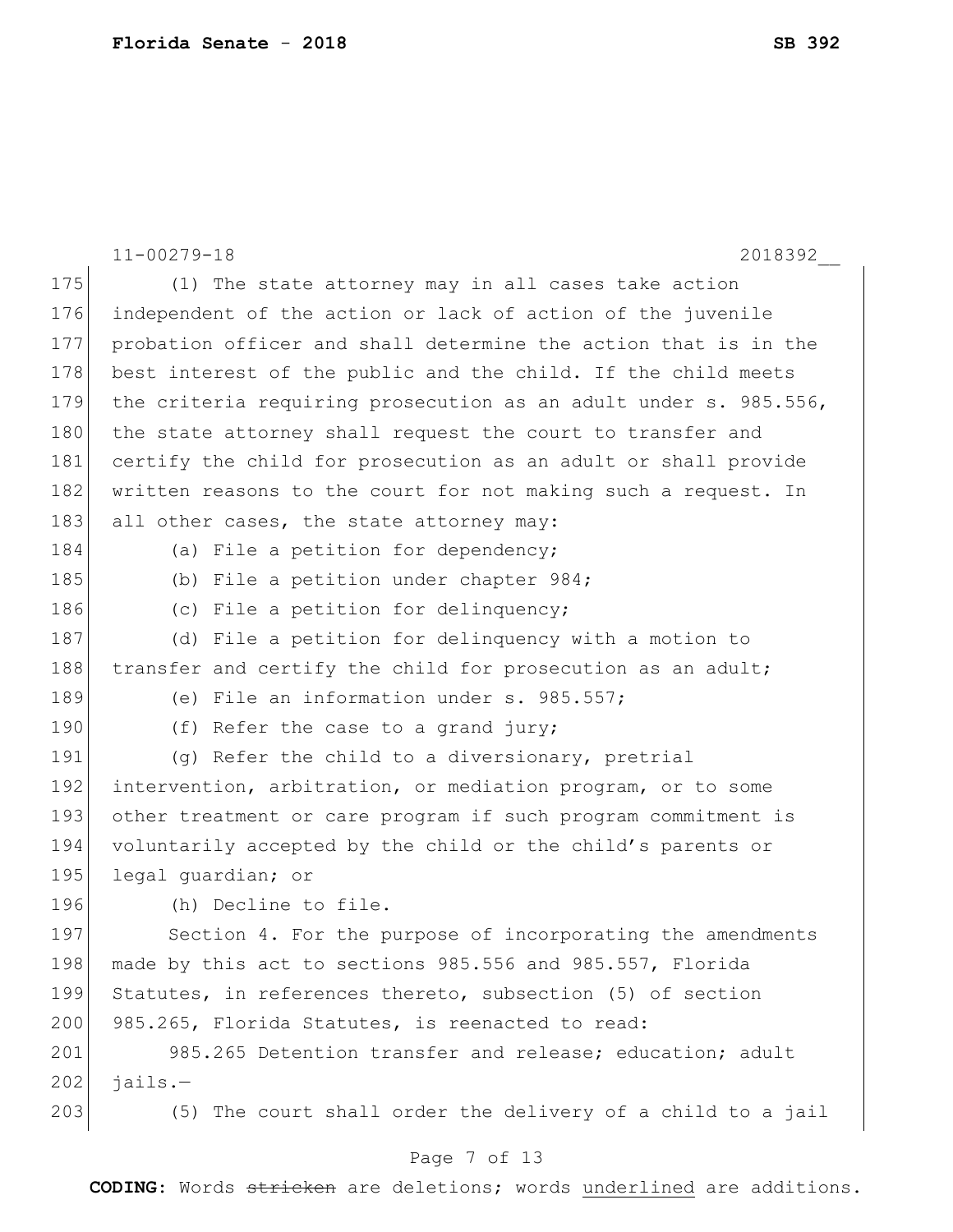11-00279-18 2018392\_\_ 204 or other facility intended or used for the detention of adults: 205 (a) When the child has been transferred or indicted for 206 criminal prosecution as an adult under part  $X_t$ , except that the 207 court may not order or allow a child alleged to have committed a 208 misdemeanor who is being transferred for criminal prosecution 209 pursuant to either s. 985.556 or s. 985.557 to be detained or 210 held in a jail or other facility intended or used for the 211 detention of adults; however, such child may be held temporarily 212 in a detention facility; or 213 (b) When a child taken into custody in this state is wanted 214 by another jurisdiction for prosecution as an adult. 215 216 The child shall be housed separately from adult inmates to 217 prohibit a child from having regular contact with incarcerated 218 adults, including trusties. "Regular contact" means sight and 219 sound contact. Separation of children from adults shall permit 220 no more than haphazard or accidental contact. The receiving jail 221 or other facility shall contain a separate section for children 222 and shall have an adequate staff to supervise and monitor the 223 child's activities at all times. Supervision and monitoring of 224 children includes physical observation and documented checks by 225 jail or receiving facility supervisory personnel at intervals 226 not to exceed 10 minutes. This subsection does not prohibit 227 placing two or more children in the same cell. Under no 228 circumstances shall a child be placed in the same cell with an  $229$  adult.

230 Section 5. For the purpose of incorporating the amendments 231 made by this act to sections 985.556 and 985.557, Florida 232 Statutes, in references thereto, subsection (4) of section

#### Page 8 of 13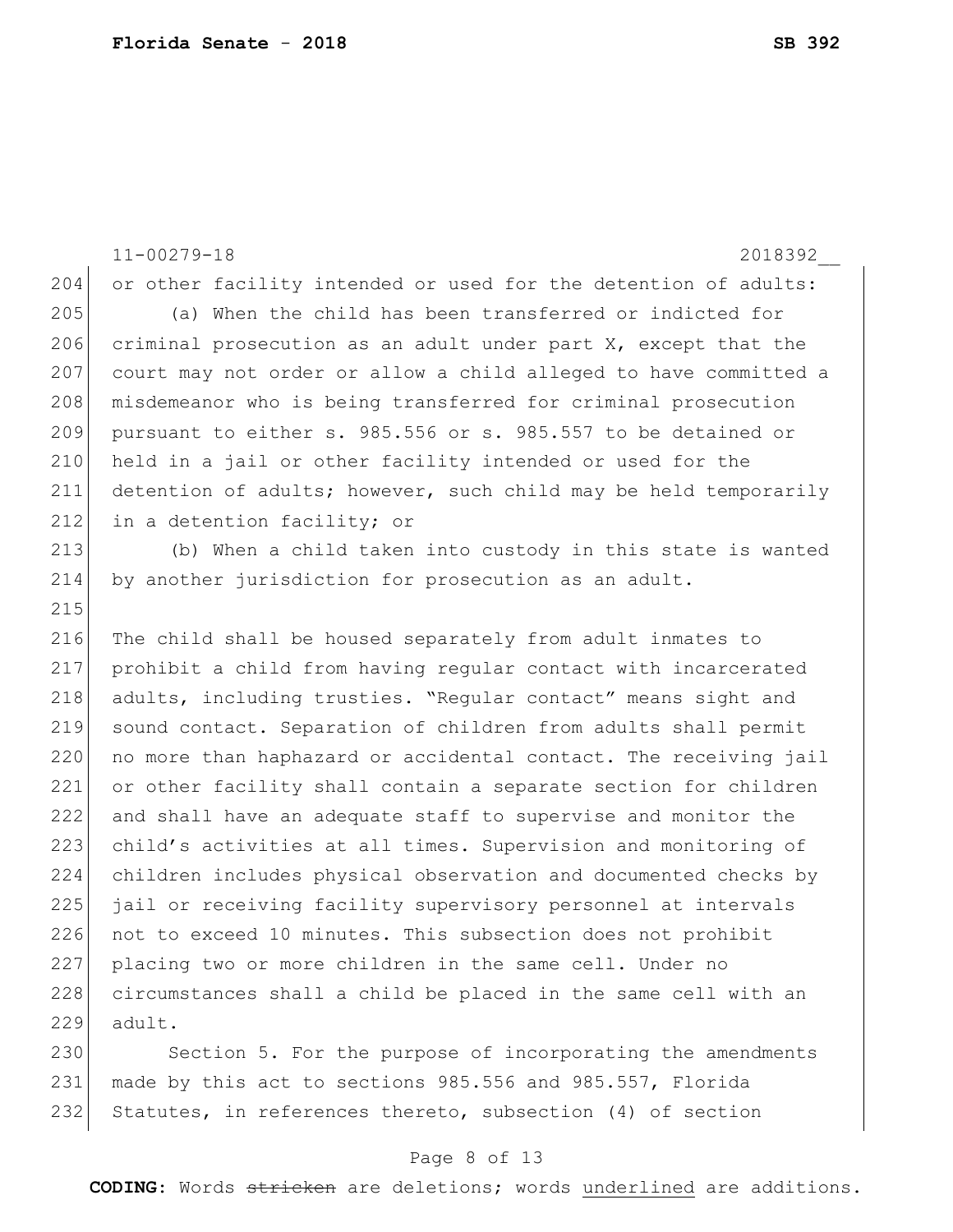|     | $11 - 00279 - 18$<br>2018392                                     |
|-----|------------------------------------------------------------------|
| 233 | 985.565, Florida Statutes, is reenacted to read:                 |
| 234 | 985.565 Sentencing powers; procedures; alternatives for          |
| 235 | juveniles prosecuted as adults.-                                 |
| 236 | (4) SENTENCING ALTERNATIVES.-                                    |
| 237 | (a) Adult sanctions.-                                            |
| 238 | 1. Cases prosecuted on indictment. - If the child is found to    |
| 239 | have committed the offense punishable by death or life           |
| 240 | imprisonment, the child shall be sentenced as an adult. If the   |
| 241 | juvenile is not found to have committed the indictable offense   |
| 242 | but is found to have committed a lesser included offense or any  |
| 243 | other offense for which he or she was indicted as a part of the  |
| 244 | criminal episode, the court may sentence as follows:             |
| 245 | a. As an adult;                                                  |
| 246 | b. Under chapter 958; or                                         |
| 247 | c. As a juvenile under this section.                             |
| 248 | 2. Other cases. - If a child who has been transferred for        |
| 249 | criminal prosecution pursuant to information or waiver of        |
| 250 | juvenile court jurisdiction is found to have committed a         |
| 251 | violation of state law or a lesser included offense for which he |
| 252 | or she was charged as a part of the criminal episode, the court  |
| 253 | may sentence as follows:                                         |
| 254 | a. As an adult;                                                  |
| 255 | b. Under chapter 958; or                                         |
| 256 | c. As a juvenile under this section.                             |
| 257 | 3. Notwithstanding any other provision to the contrary, if       |
| 258 | the state attorney is required to file a motion to transfer and  |
| 259 | certify the juvenile for prosecution as an adult under s.        |
| 260 | 985.556(3) and that motion is granted, or if the state attorney  |
| 261 | is required to file an information under s. 985.557(2) (a) or    |

# Page 9 of 13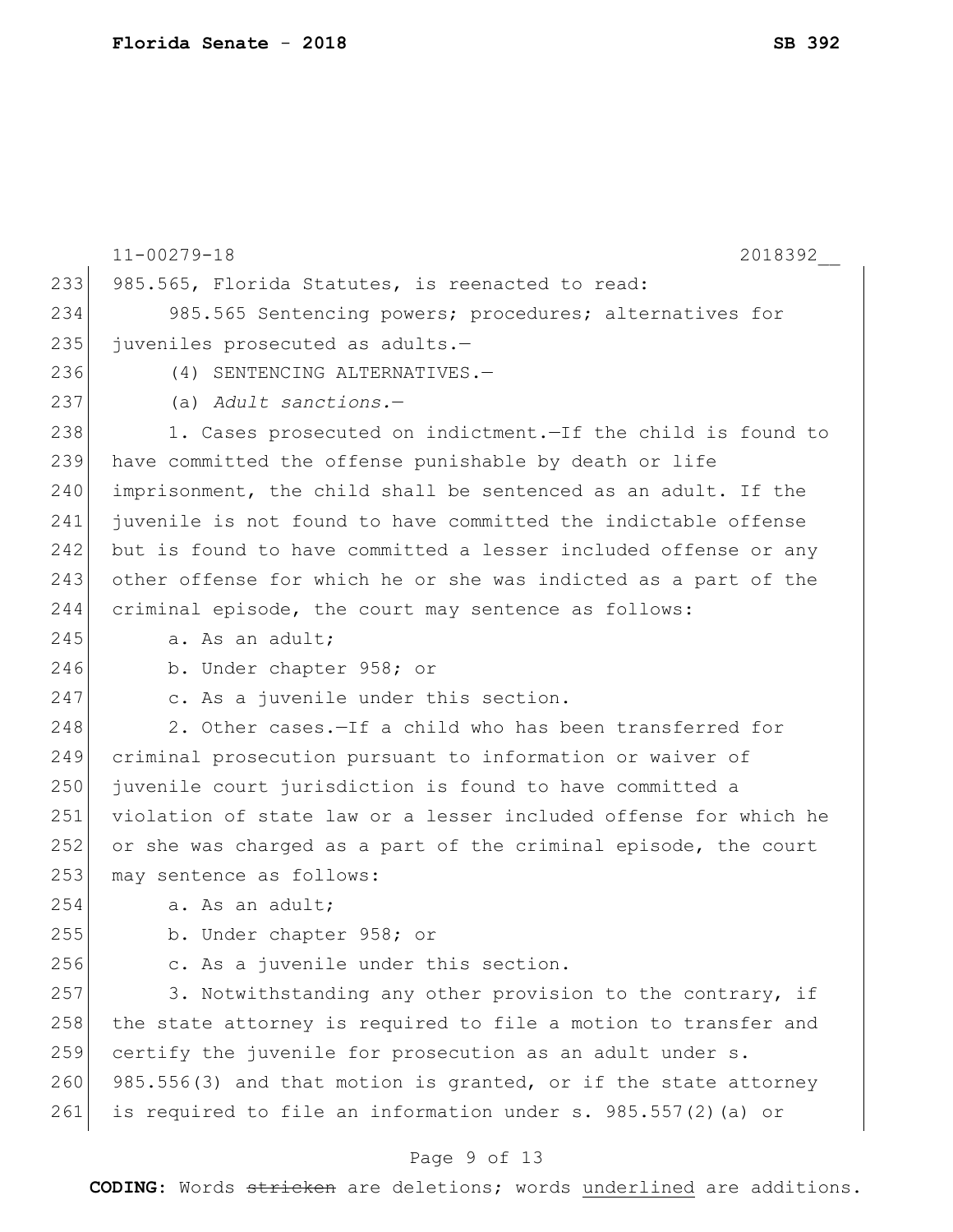11-00279-18 2018392\_\_

 $262$  (b), the court must impose adult sanctions.

 4. Any sentence imposing adult sanctions is presumed appropriate, and the court is not required to set forth specific 265 findings or enumerate the criteria in this subsection as any basis for its decision to impose adult sanctions.

267 5. When a child has been transferred for criminal 268 prosecution as an adult and has been found to have committed a 269 violation of state law, the disposition of the case may include 270 the enforcement of any restitution ordered in any juvenile 271 proceeding.

272 (b) *Juvenile sanctions.*—For juveniles transferred to adult  $273$  court but who do not qualify for such transfer under s. 274 985.556(3) or s. 985.557(2)(a) or (b), the court may impose 275 juvenile sanctions under this paragraph. If juvenile sentences 276 are imposed, the court shall, under this paragraph, adjudge the 277 child to have committed a delinquent act. Adjudication of 278 delinquency shall not be deemed a conviction, nor shall it 279 operate to impose any of the civil disabilities ordinarily 280 resulting from a conviction. The court shall impose an adult 281 sanction or a juvenile sanction and may not sentence the child 282 to a combination of adult and juvenile punishments. An adult 283 sanction or a juvenile sanction may include enforcement of an 284 order of restitution or probation previously ordered in any 285 juvenile proceeding. However, if the court imposes a juvenile 286 sanction and the department determines that the sanction is 287 unsuitable for the child, the department shall return custody of 288 the child to the sentencing court for further proceedings, 289 including the imposition of adult sanctions. Upon adjudicating a 290 child delinquent under subsection  $(1)$ , the court may:

#### Page 10 of 13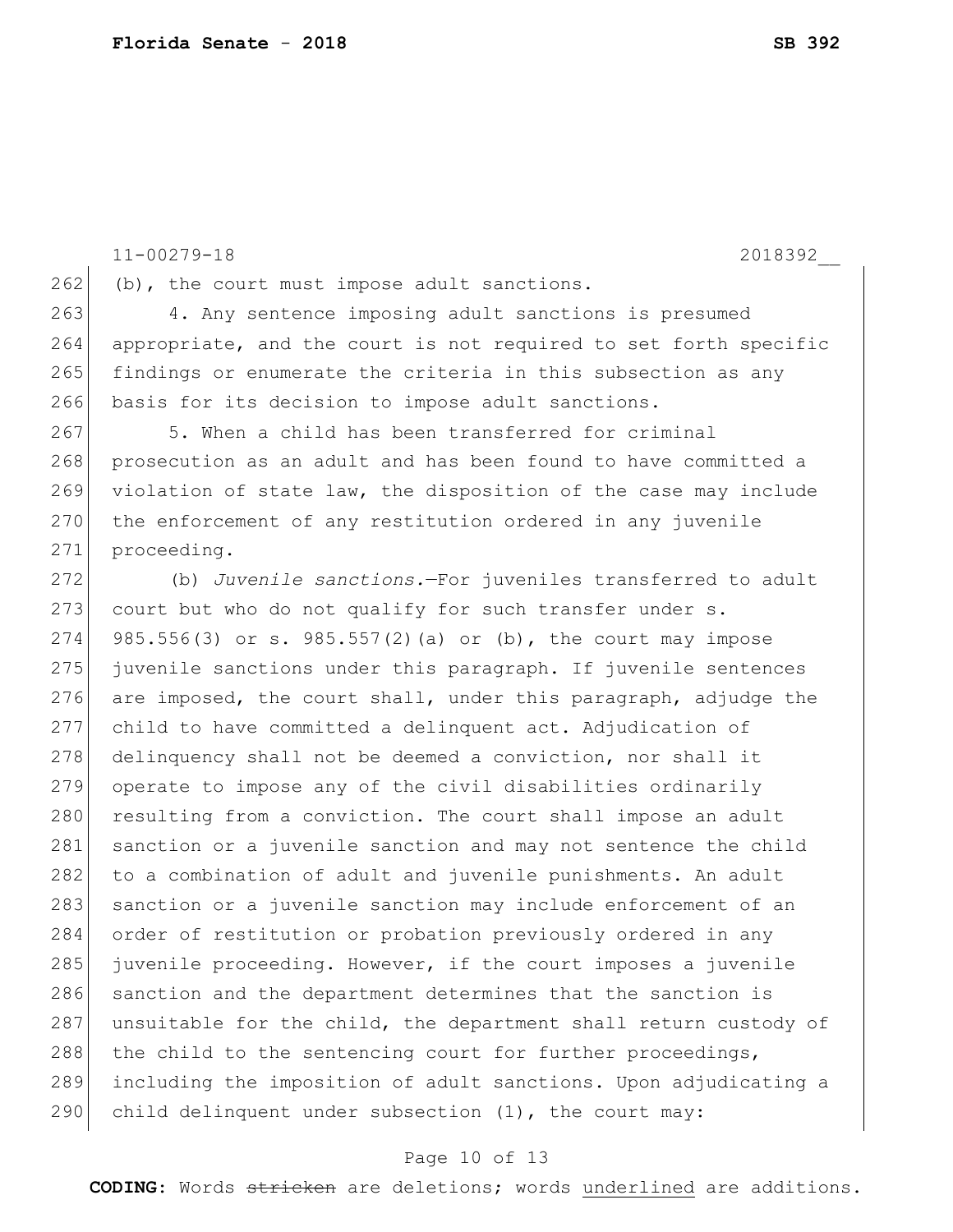11-00279-18 2018392\_\_ 291 1. Place the child in a probation program under the

292 supervision of the department for an indeterminate period of 293 time until the child reaches the age of 19 years or sooner if 294 discharged by order of the court.

295 2. Commit the child to the department for treatment in an 296 appropriate program for children for an indeterminate period of 297 time until the child is 21 or sooner if discharged by the 298 department. The department shall notify the court of its intent 299 to discharge no later than 14 days prior to discharge. Failure 300 of the court to timely respond to the department's notice shall 301 be considered approval for discharge.

302 3. Order disposition under ss. 985.435, 985.437, 985.439,  $303$  985.441, 985.45, and 985.455 as an alternative to youthful 304 offender or adult sentencing if the court determines not to 305 impose youthful offender or adult sanctions.

 (c) *Adult sanctions upon failure of juvenile sanctions.*—If a child proves not to be suitable to a commitment program, juvenile probation program, or treatment program under paragraph (b), the department shall provide the sentencing court with a written report outlining the basis for its objections to the juvenile sanction and shall simultaneously provide a copy of the report to the state attorney and the defense counsel. The department shall schedule a hearing within 30 days. Upon hearing, the court may revoke the previous adjudication, impose an adjudication of guilt, and impose any sentence which it may lawfully impose, giving credit for all time spent by the child in the department. The court may also classify the child as a youthful offender under s. 958.04, if appropriate. For purposes of this paragraph, a child may be found not suitable to a

#### Page 11 of 13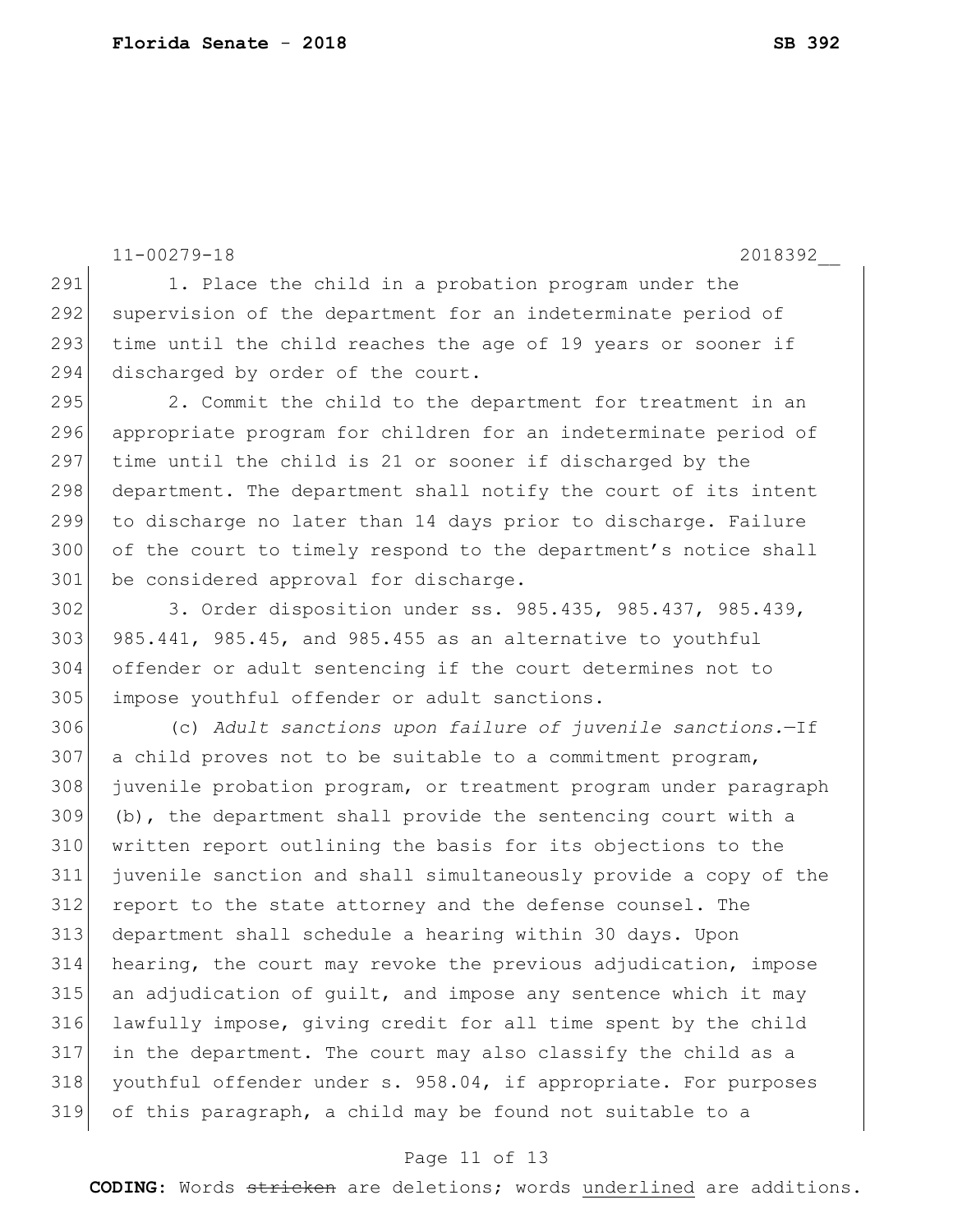|     | $11 - 00279 - 18$<br>2018392                                      |
|-----|-------------------------------------------------------------------|
| 320 | commitment program, community control program, or treatment       |
| 321 | program under paragraph (b) if the child commits a new violation  |
| 322 | of law while under juvenile sanctions, if the child commits any   |
| 323 | other violation of the conditions of juvenile sanctions, or if    |
| 324 | the child's actions are otherwise determined by the court to      |
| 325 | demonstrate a failure of juvenile sanctions.                      |
| 326 | (d) Further proceedings heard in adult court. - When a child      |
| 327 | is sentenced to juvenile sanctions, further proceedings           |
| 328 | involving those sanctions shall continue to be heard in the       |
| 329 | adult court.                                                      |
| 330 | (e) School attendance. If the child is attending or is            |
| 331 | eligible to attend public school and the court finds that the     |
| 332 | victim or a sibling of the victim in the case is attending or     |
| 333 | may attend the same school as the child, the court placement      |
| 334 | order shall include a finding pursuant to the proceeding          |
| 335 | described in s. $985.455(2)$ , regardless of whether adjudication |
| 336 | is withheld.                                                      |
| 337 |                                                                   |
| 338 | It is the intent of the Legislature that the criteria and         |
| 339 | quidelines in this subsection are mandatory and that a            |
| 340 | determination of disposition under this subsection is subject to  |
| 341 | the right of the child to appellate review under s. 985.534.      |
| 342 | Section 6. For the purpose of incorporating the amendment         |
| 343 | made by this act to section 985.557, Florida Statutes, in a       |
| 344 | reference thereto, paragraph (c) of subsection (2) of section     |
| 345 | 985.26, Florida Statutes, is reenacted to read:                   |
| 346 | 985.26 Length of detention.-                                      |
| 347 | (2)                                                               |
| 348 | (c) A prolific juvenile offender under s. $985.255(1)(j)$         |
|     |                                                                   |

# Page 12 of 13